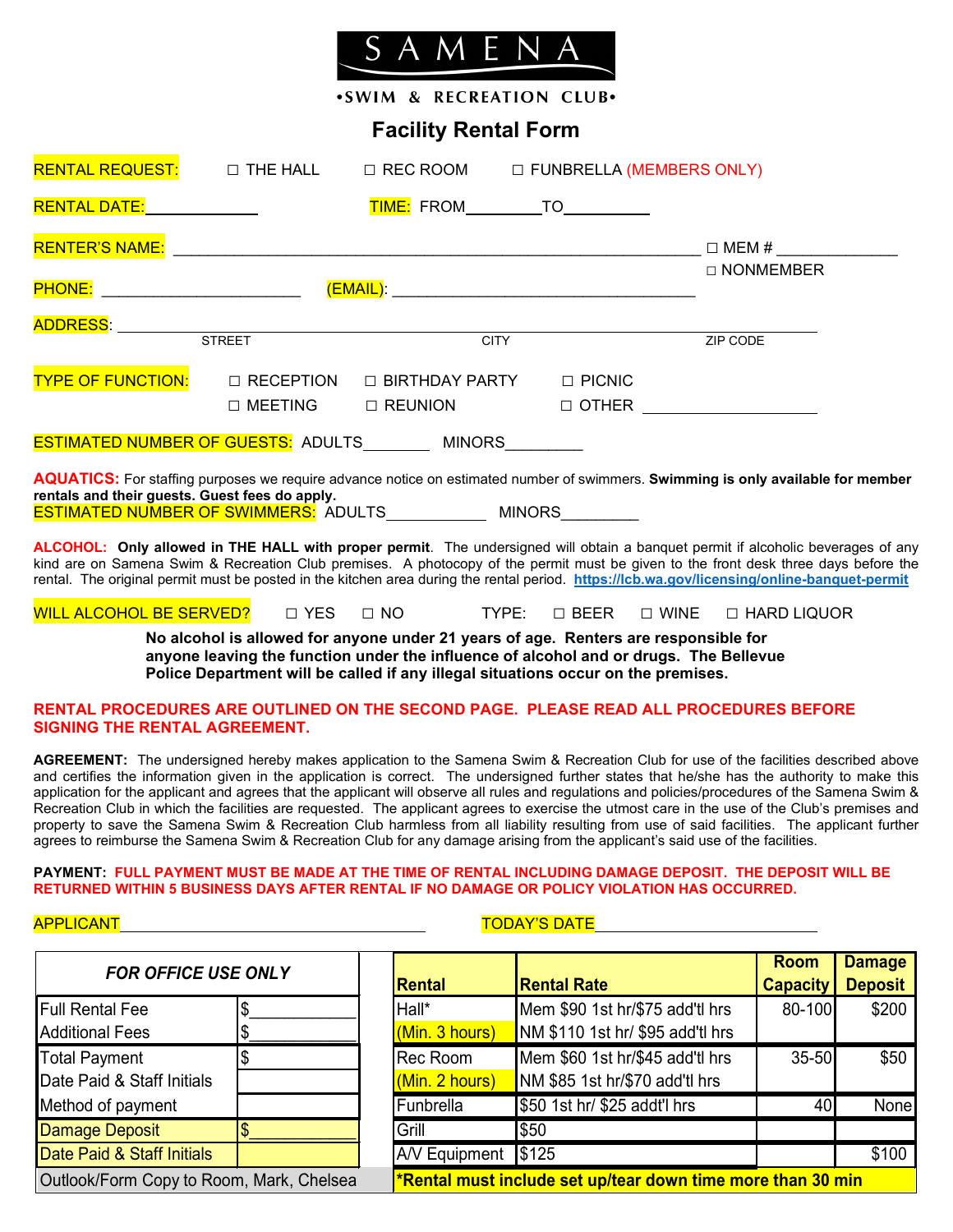# **PROCEDURES FOR USE OF THE FACILITY**

- 1. This rental contract includes use of the specific area as designated.
	- ♦ Hall rental includes use of hall, kitchen, and balcony (balcony until 8pm due to noise constraints) accommodates 80 people seated at tables or 100 people classroom style.
	- ♦ Rec room rental includes the use of the refrigerator accommodates 35 people seated at tables or 50 people classroom style.
	- ♦ Funbrella rental includes the use of the tables under the Funbrella and restrooms in the concession lobby. (Playground equipment may be used during Funbrella rentals but is not reserved and must be shared with other members.) A/V equipment not available at the Funbrella.
	- ♦ Grill rental and usage is at applicants own risk. Must reserve at least 5 days before event.
	- ♦ A/V equipment rental includes use of speaker system, pull-down screen (in the Hall), TV, microphone, and projector. Must reserve at least 5 days before event.
- 2. A "Member" status includes only immediate family (i.e. mother, father, sister, brother, children) included on membership at the time of rental. Extended family is NOT included.
- 3. The rental time must include set-up and take-down of tables and chairs.
- 4. The renter must supply table coverings and any other supplies necessary.
- 5. A liquor permit must be posted in the kitchen when liquor is on the premises. If guests will be utilizing the pool, alcohol is not permitted during the rental.
- 6. The applicant must allow ample time at the end of the rental for clean-up. Major spills and excessive garbage must be cleaned up by the renter.
- 7. Damage deposit is refunded upon inspection of the room rented (within 5 business days). Damage deposits will be utilized in the instance of any permanent damage, neglect of clean-up responsibilities, or violation of policies resulting in the termination of the rental. Clean-up responsibilities of renter: Place all garbage/recycling into designated bins before leaving the space. Place any kitchen supplies used during event in the dishwasher. Wipe up any major spills and contact maintenance via the Front Desk so permanent damage can be prevented.
- 8. Agreement for rental is for facility "as is." Please be sure the rental meets your needs before signing the contract.
- 9. No burning candles are allowed in the facility.
- 10. Use masking tape only on the walls. All tape must be removed at the end of your function. No rice, birdseed, confetti or other material may be thrown on the premises.
- 11. All guests must stay within the designated rental area at all times and under active adult supervision.
- 12. Keep music in a reasonable range. If music is playing past 8pm, all windows and doors must remain closed. Music must be turned off promptly at 10pm.
- 13. The entire facility is designated non-smoking which includes the balcony and entry way.

# **CONDUCT OF GUESTS AT THE SAMENA SWIM AND RECREATION CLUB**

Excessive noise level, inappropriate use of alcohol, illegal drugs or narcotics, disruptive conduct or any forms of unauthorized behavior will cause the entire party to be immediately evicted with assistance from the Bellevue Police Department, if necessary. Please see Samena's Code of Conduct, posted in the lobby. No refunds of any type (including damage deposit) will be granted for applicants asked to leave the facility.

# **CANCELLATION/REFUND**

The applicant must notify the Samena Swim and Recreation Club immediately in the event of a cancellation. A full refund of damage deposit and rental will be given if we are notified two weeks prior to the rental. After the two week period the rental fee will only be reimbursed if we rent the room to someone else.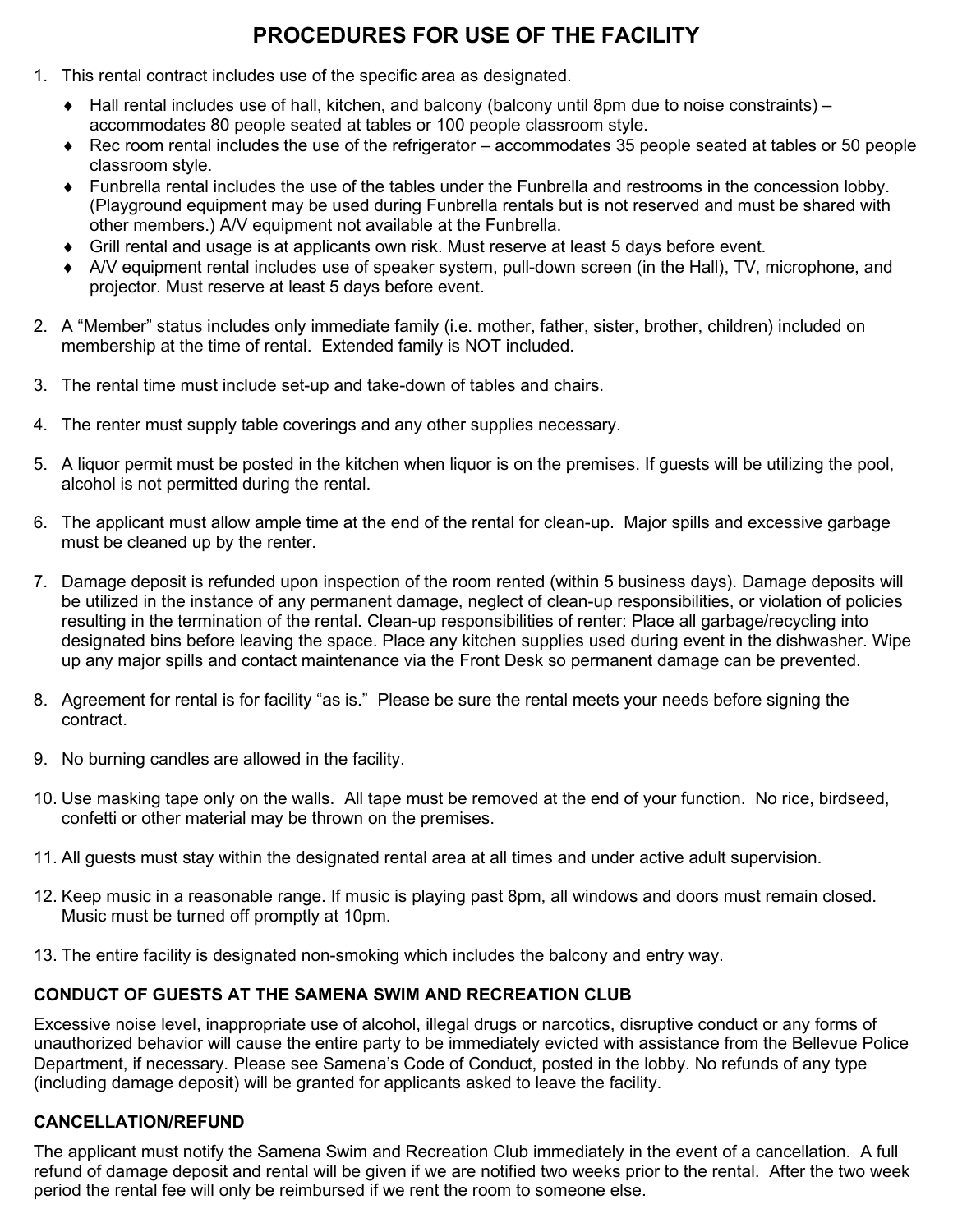# Rec Room Set Up Sheet

Please return at least 3 days before event If no sheet is turned in, we will set up with a standard event table layout

General Dimensions: ~34' x 26'  $Pillars = \blacksquare$ Max Capacity = 50 (classroom setup), 35 (seated at tables) \*Limit 7 banquet tables



| Sink/Counter $\left \sum_{n=1}^{\infty}\right $ |                                        | Whiteboard                                                                                                 |                   |
|-------------------------------------------------|----------------------------------------|------------------------------------------------------------------------------------------------------------|-------------------|
|                                                 |                                        |                                                                                                            |                   |
| Fridge                                          |                                        |                                                                                                            |                   |
|                                                 |                                        |                                                                                                            |                   |
| Entrance                                        |                                        |                                                                                                            | Emergency<br>Exit |
|                                                 | 5<br><b>Banquet Table</b><br>30" x 96" | $\overline{\mathbf{4}}$<br>$\overline{2}$<br><b>Card Table</b><br><b>Banquet Table</b><br>36"<br>24" x 72" |                   |